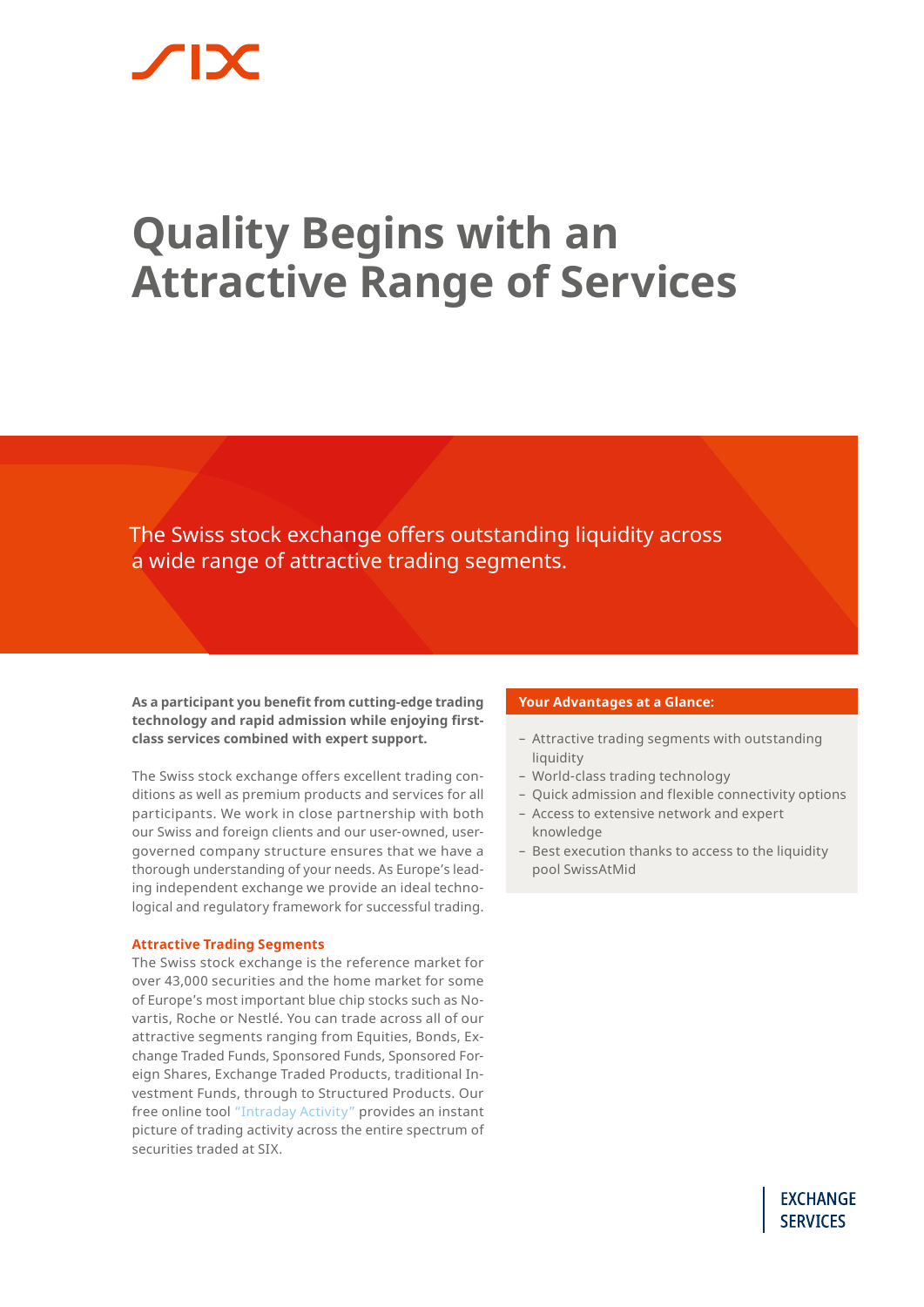#### **Outstanding Liquidity**

The Swiss stock exchange has the best order book quality in the world for Swiss securities, even for large volumes. The average size of trades in SMI securities is more than twice that of alternative trading platforms.

#### **Fast, Faster, Swiss Stock Exchange**

With X-stream INET, we provide one of the world's fastest and most advanced trading technology. You benefit from an average latency of only 14 microseconds and outstanding capacity reserves. This allows you to implement instant investment decisions at any time and manage risks more effectively than ever before. The most stable trading platform in Europe offers you established levels of reliability and security, even in periods of high volatility.

### **Attractive Range of Trading Segments**

July 2019

| <b>Tradable Securities</b>                | <b>Number</b> |
|-------------------------------------------|---------------|
| Equities (listed)                         | 281           |
| <b>Bonds</b>                              | 3.640         |
| ETFs (incl. Funds)                        | 1.925         |
| Sponsored Foreign Shares                  | 302           |
| <b>ETPs</b>                               | 43            |
| <b>Structured Products &amp; Warrants</b> | 37.212        |
| Total                                     | 43.4          |

#### **Trading Irrespective of Distance**

Our [co-location service](https://www.six-group.com/exchanges/participants/participation/connectivity_en.html) allows all participants to fully benefit from the outstanding performance of our trading platform. Regardless of your location, you get equal access to the Equinix data center in Zurich, where you can install your equipment right next to our trading engine. Furthermore, we offer you a wide range of interfaces and connectivity options and are happy to help you choose the most appropriate solution for your business model.



**Average Trade Sizes at SIX and Multilateral Trading Facilities** (in CHF, 01.01.–30.06.2019)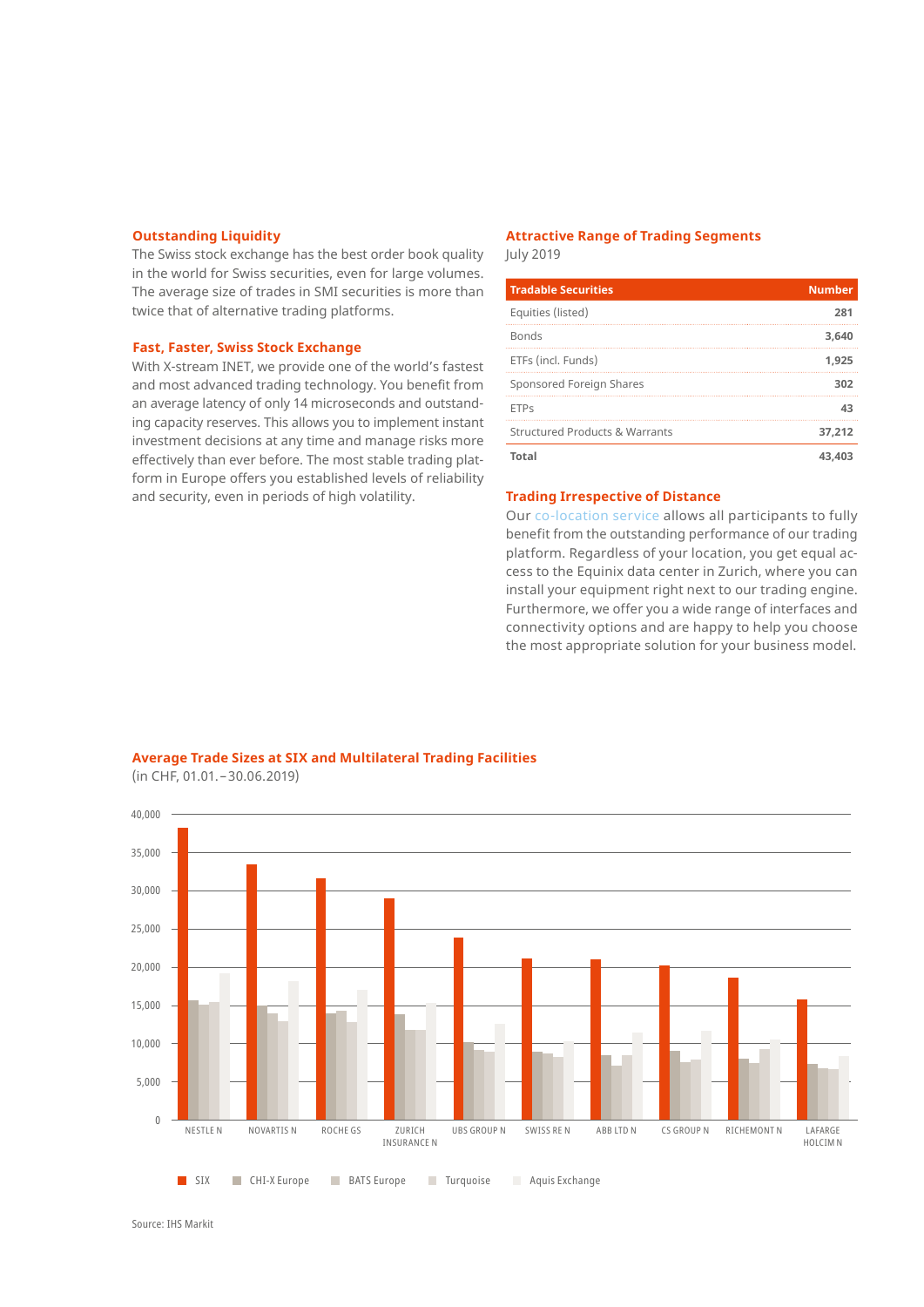## **Efficient Admission and Connection – Fully Customized to Your Needs**

#### **Join Us in Just Four Weeks**

We want new participants to start trading with us as quickly as possible, that's why we make our onboarding process as efficient as possible. Under ideal circumstances, you can start trading in just four weeks. The [on](https://www.six-group.com/exchanges/participants/participation_en.html)[boarding process](https://www.six-group.com/exchanges/participants/participation_en.html) is comprised of a business set-up and operations set-up phase, which can be completed in parallel. Our "Onboarding Factsheet" provides an overview of all the relevant milestones.

#### **Simple and Efficient Admission Process**

New participants must obtain a license from the Swiss Financial Market Supervisory Authority (FINMA). To assist you, we provide all the necessary forms and, to avoid delays during the business-set up phase, we offer to evaluate your FINMA application free of charge.

#### **Flexible Connectivity Options Tailored to Your Needs**

Due to the wide range of interfaces and connectivity options to access our trading platform, both speed and capacity can be scaled to your individual requirements. This allows you to select the most suitable configuration to effectively implement your trading strategies as effectively as possible. From setting up the trading infrastructure through to testing and going live, our Member Services and Technical Product Support specialists provide expert guidance and support via the helpdesk or onsite.

#### **Market-Oriented Regulatory Environment**

Ensuring the equal treatment of all participants is of paramount importance to us, and our active market surveillance guarantees fair and transparent trading.

#### **Efficient Securities Processing**

The "Swiss Value Chain" of SIX is a unique, fully integrated value chain for exchange transactions – from order entry, through execution, right up to settlement. Thanks to our systematic implementation of straightthrough-processing, it is one of the most efficient forms of securities processing in Europe. You will benefit from our multi-currency compatibility, while interoperability arrangements with three clearing houses allow you to select your preferred clearing and settlement partner.

#### **Liquidity Pool for Best Execution**

In order to support clients looking to minimize execution price slippage through reduced information leakage, SIX offers a unique non-displayed liquidity pool: [SwissAtMid](https://www.six-group.com/exchanges/participants/trading/equity_markets/swiss_listed/swissatmid_en.html) is a high performing platform for price improvement in equity trading and offers the best possible execution for all Swiss equities at the midpoint of the lit order book.